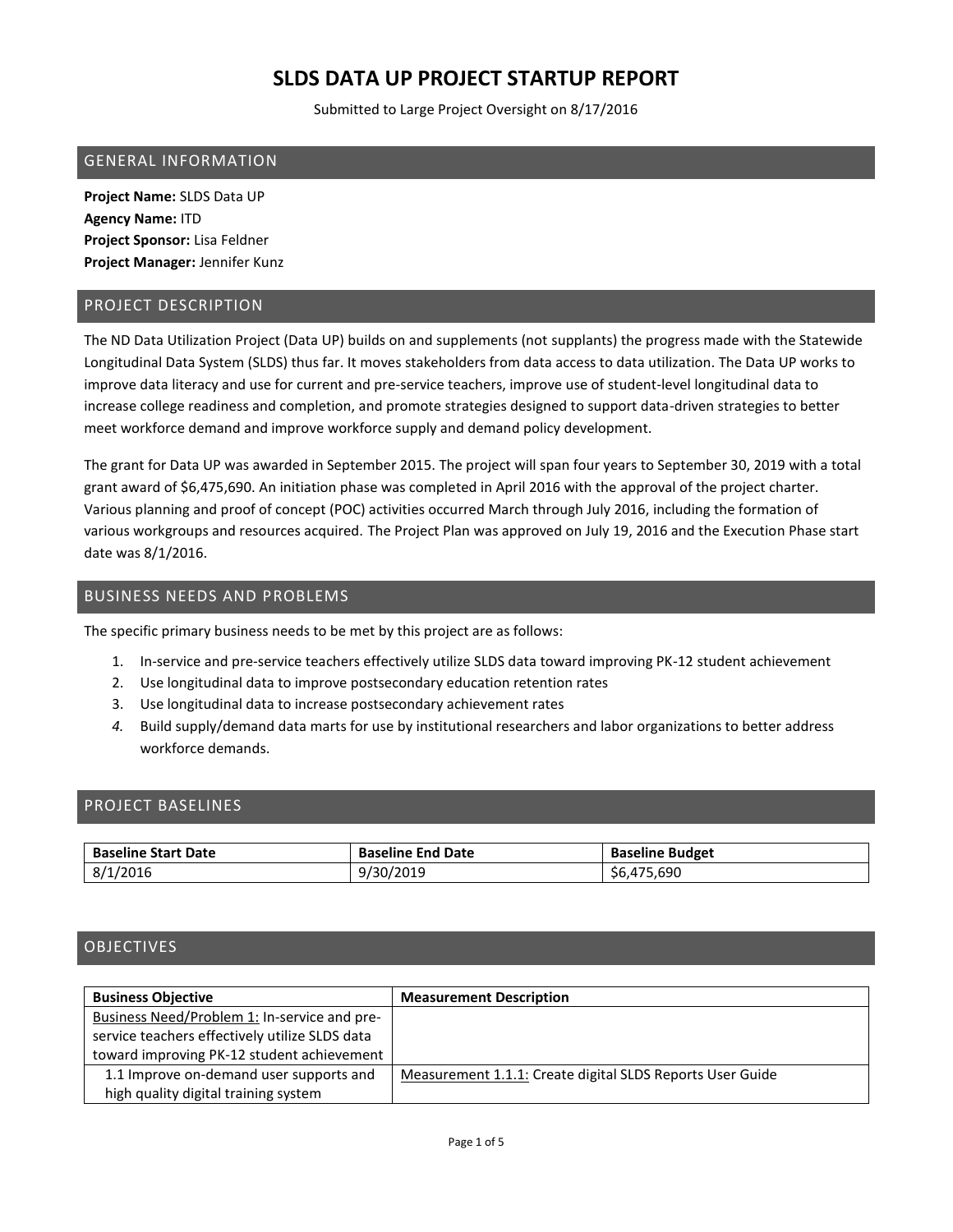Submitted to Large Project Oversight on 8/17/2016

|                                                  | Measurement 1.1.2: Create training videos for accessing DLDS and DLDS   |
|--------------------------------------------------|-------------------------------------------------------------------------|
|                                                  |                                                                         |
|                                                  | reports                                                                 |
|                                                  | Measurement 1.1.3: Expand resources to include standards based          |
|                                                  | assessments (new NDSA Smarter Balance)                                  |
|                                                  | Measurement 1.1.4: Expand portal to include interactive integrated      |
|                                                  | data produced by teachers (grouping by skill cohort, professional       |
|                                                  | development, interventions applied, etc.)                               |
|                                                  | Measurement 1.1.5: Develop a Training data warehouse and training       |
|                                                  | portal site with real case studies                                      |
|                                                  | Measurement 1.1.6: Expand on the PK12 warehouse to include multiple     |
|                                                  | instructional staff roles assigned to a classroom and implement teacher |
|                                                  | of record assignments linked to PEP-20W and ESPB (teacher licensing)    |
|                                                  | which will expand the Staff domain in the SLDS and link the teacher     |
|                                                  | through JSND, K12 and PEP-20W                                           |
| 1.2 Formalize data utilization plan              | Measurement 1.2.1: Analyze and interpret needs assessment data          |
|                                                  |                                                                         |
|                                                  | Measurement 1.2.2: Outline process for addressing gaps in data use      |
|                                                  | Measurement 1.2.3: Formalize training plan based on A+ Inquiry          |
|                                                  | Framework                                                               |
|                                                  | Measurement 1.2.4: Develop course modules for pre-service teacher       |
|                                                  | certification                                                           |
|                                                  | Measurement 1.2.5: Develop governance on SLDS training certification    |
| 1.3 Implement data utilization training plan     | Measurement 1.3.1: Conduct training for in-service teachers using the   |
|                                                  | A+ Inquiry Framework                                                    |
|                                                  | Measurement 1.3.2: Conduct train the trainer for teacher educators      |
|                                                  | across the state                                                        |
|                                                  | Measurement 1.3.3: Offer college course modules for pre-service         |
|                                                  | teachers                                                                |
| 1.4 Assess effectiveness of data utilization     | Measurement 1.4.1: Implement follow-up system on pre-service            |
|                                                  |                                                                         |
| training                                         | teachers, yearly reports                                                |
|                                                  | Measurement 1.4.2: Implement follow-up on in-service teachers           |
|                                                  | Measurement 1.4.3: Produce data use reports on all teachers in the      |
|                                                  | SLDS available to school administrators                                 |
| <b>Business Need/Problem 2: Use longitudinal</b> |                                                                         |
| data to improve postsecondary education          |                                                                         |
| retention rates                                  |                                                                         |
| 2.1 Provide NDUS with risk factor Data           | Measurement 2.1.1: Research longitudinal student data with a high       |
|                                                  | focus on students who stop out                                          |
|                                                  | Measurement 2.1.2: Define risk factor formula customized for each type  |
|                                                  | of college                                                              |
|                                                  | Measurement 2.1.3: Send risk factor data marts to NDUS and establish    |
|                                                  |                                                                         |
|                                                  | data exchanges                                                          |
| 2.2 Utilize longitudinal data to identify        | Measurement 2.2.1: Align data definitions to support data transmissions |
| retention rate factors for ND postsecondary      | between the SLDS and PAR and student retention systems that support     |
| student                                          | <b>PAR</b>                                                              |
|                                                  | Measurement 2.2.2: Analyze student high school course taking patterns   |
|                                                  | and grades in relation to postsecondary retention customized by type of |
|                                                  | college entered                                                         |
|                                                  | Measurement 2.2.3: Evaluate effect of course taking patterns and        |
|                                                  | grades on postsecondary student retention                               |
|                                                  | Measurement 2.2.4: Provide predictive analytics regarding course taking |
|                                                  | patterns and college retention                                          |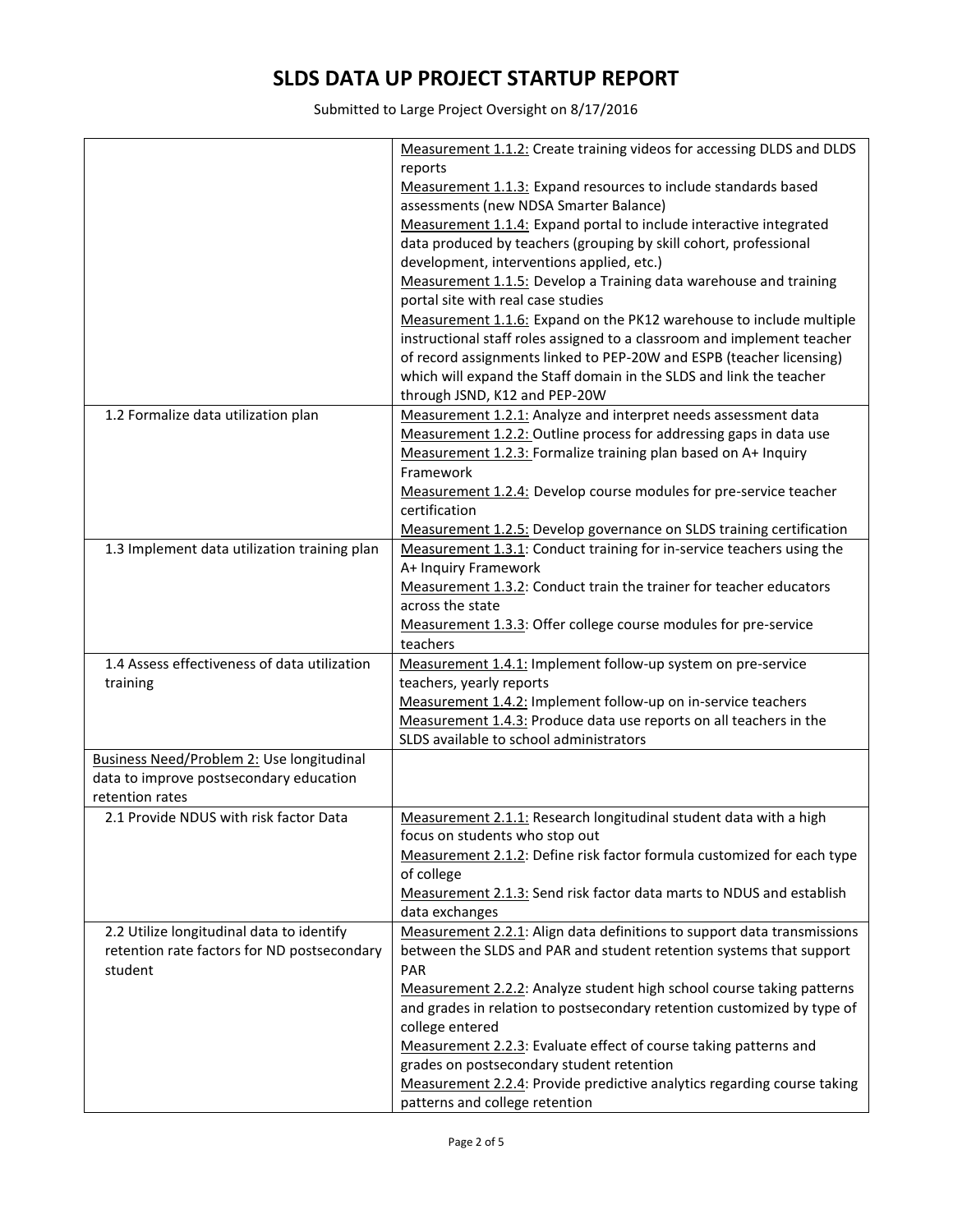Submitted to Large Project Oversight on 8/17/2016

| 2.3 Utilize data to develop interventions    | Measurement 2.3.1: Risk factor and retention factor findings are shared    |
|----------------------------------------------|----------------------------------------------------------------------------|
| and strategies that support retention at     | with PAR and campus advisors                                               |
| <b>NDUS</b>                                  | Measurement 2.3.2: Retention interventions and strategies are              |
|                                              | developed and articulated                                                  |
|                                              | Measurement 2.3.3: Assess effectiveness of interventions and strategies    |
|                                              | to support retention at NDUS                                               |
|                                              | Measurement 2.3.4: Results are made available to NDUS and policy<br>makers |
|                                              | Measurement 2.3.5: Results are made available to prospective higher        |
|                                              | education students toward matching their experience with institutions      |
|                                              | in which they are more likely to succeed.                                  |
| Business Need/Problem 3: Use longitudinal    |                                                                            |
| data to increase postsecondary achievement   |                                                                            |
| rates                                        |                                                                            |
| 3.1 Develop crosswalk of degree programs     | Measurement 3.1.1: Utilize common course numbering where available         |
| at NDUS colleges                             | to crosswalk degrees across NDUS (an existing project within NDUS to       |
|                                              | be completed in the next two years)                                        |
|                                              | Measurement 3.1.2: Identify stackable certificates and degrees that        |
|                                              | exist                                                                      |
| 3.2 Expand pilot of reverse transfer process | Measurement 3.2.1: Collaborate with Texas to determine lessons             |
|                                              | learned toward comparing student credit attainment to credential           |
|                                              | attainment across the higher education system (results to WEAC)            |
|                                              | Measurement 3.2.2: Identify two community colleges and two regional        |
|                                              | universities or research universities to participate in pilot              |
|                                              | Measurement 3.2.3: Develop reports that include credit hour summary        |
|                                              | for students to see what certificates and associate degrees they are       |
|                                              | getting close to meeting                                                   |
|                                              | Measurement 3.2.4: Within a community college work with course data        |
|                                              | to determine if students are close to receiving a degree or certificate    |
|                                              | and provide this insight to the college and student                        |
|                                              | Measurement 3.2.5: Provide insight to the transferring colleges of the     |
|                                              | number of students that could receive credentials if courses were          |
|                                              | offered                                                                    |
|                                              | Measurement 3.2.6: Develop policy and process recommendations for          |
|                                              | <b>Reverse Transfer Agreements</b>                                         |
| 3.3 Increase completion rates of             | Measurement 3.3.1: Identify students at risk of drop out or stop out       |
| postsecondary drop out and stop out          | Measurement 3.3.2: Identify dropout and stop-out students that have        |
| students                                     | completed significant credit hours                                         |
|                                              | Measurement 3.3.3: Analyze credit attainment toward varying                |
|                                              | certificates and degrees utilizing crosswalk                               |
|                                              | Measurement 3.3.4: Define and implement a student contact and re-          |
|                                              | engagement plan who have completed 75% or more toward a specific           |
|                                              | certificate or degree to advise them of certificate or degree completion   |
|                                              | options                                                                    |
| Business Need/Problem 4: Build               |                                                                            |
| supply/demand data marts for use by          |                                                                            |
| institutional researchers and labor          |                                                                            |
| organizations to better address workforce    |                                                                            |
| demands                                      |                                                                            |
| 4.1 Develop CIP to SOC crosswalk             | Measurement 4.1.1: Work with JSND to target high demand SOCs as            |
|                                              | priority area to begin SOC analysis                                        |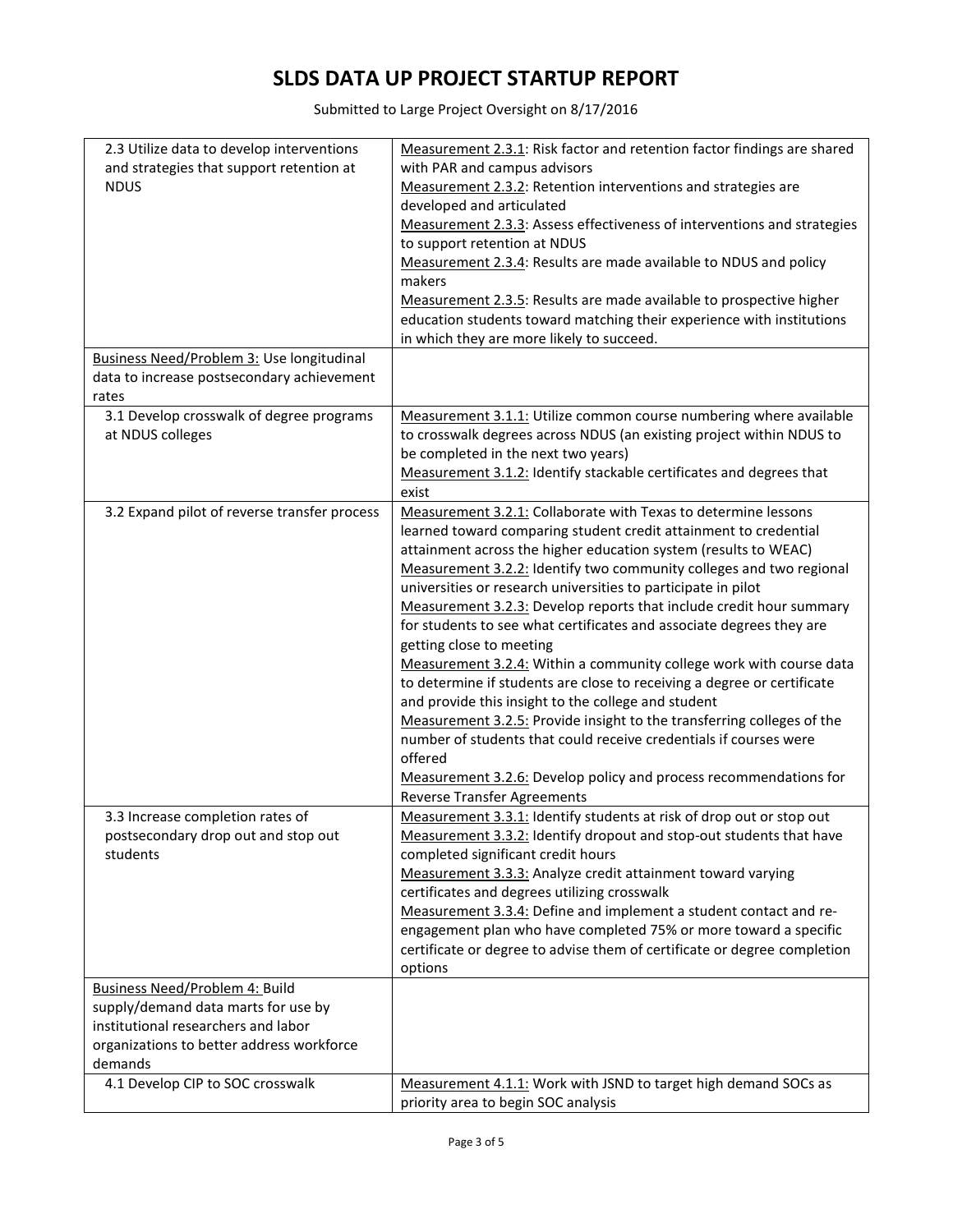Submitted to Large Project Oversight on 8/17/2016

|                                              | Measurement 4.1.2: Identify CIPs within the high demand SOCs            |
|----------------------------------------------|-------------------------------------------------------------------------|
|                                              | Measurement 4.1.3: Collaborate with MN to complete CIP to SOC           |
|                                              | crosswalk and make available as domain data in the SLDS                 |
| 4.2 Identify postsecondary students          | Measurement 4.2.1: Identify JSND data sets needed in the SLDS and       |
| working toward certificates and degrees in   | model them based on SOC                                                 |
| high demand occupations                      | Measurement 4.2.2: SLDS Workgroup assists in identifying high demand    |
|                                              | CIP codes                                                               |
|                                              | Measurement 4.2.3: Develop data marts from NDUS SLDS data sources       |
|                                              | that produce workforce pipeline data                                    |
|                                              | Measurement 4.2.4: Promote CIPs that are not meeting demand             |
| 4.3 Build Supply/Demand data marts for       | Measurement 4.3.1: Bring in the required LMI data into the SLDS         |
| use by institutional researchers and labor   | Measurement 4.3.2: Develop student education enrollment data marts      |
| agencies                                     | Measurement 4.3.2: Develop workforce enrollment data marts              |
|                                              | Measurement 4.3.2: Produce supply/demand reports requested by           |
|                                              | stakeholders and make publicly available                                |
| 4.4 More effectively and efficiently utilize | Measurement 4.4.1: Track completers to see if they are filling the high |
| NDUS as a workforce supply source            | demand jobs                                                             |
|                                              | Measurement 4.4.2: Feedback reports to NDUS on all graduate             |
|                                              | placement in ND industries by college, SOC, CIP, degree and program     |
| 4.5 Utilize data to improve consumer         | Measurement 4.5.1: Develop reports available to businesses, economic    |
| information and research                     | development, legislators and the public on ND supply/demand as it       |
|                                              | relates to our education pipeline                                       |
|                                              | Measurement 4.5.2: Make de-identified research data sets available for  |
|                                              | other research                                                          |
|                                              | Measurement 4.5.3: Collect data and measure outcomes of short term      |
|                                              | workforce development programs for program administers to measure       |
|                                              | return on investment                                                    |

## COST BENEFIT ANALYSIS

The ND SLDS has become a demanded data source across sectors and ND is currently meeting the needs and uses for SLDS with partnering statewide agencies. ND has completed seven of the ten State Actions that support a culture of effective data use, including 1) linked data systems, 2) stable, sustained support, 3) governance structures, 4) state data repositories, 6) production of progress reports using individual student data to improve student performance, 7) creation of reports using longitudinal statistics to guide system wide improvement efforts, and 8) development of a P-20/workforce research agenda. This progress has positioned the state well for this project, but there are three of the ten State Actions not currently fully met that are addressed by this project: improve data literacy for current and pre-service teachers, improve use of student-level data to increase college retention and completion, and promote data-driven strategies to better meet workforce demands in the state.

### KEY CONSTRAINTS AND/OR RISKS

Risks of Performing the Project:

• Risk: Current operating and maintenance cost will increase as SLDS continues to grow.